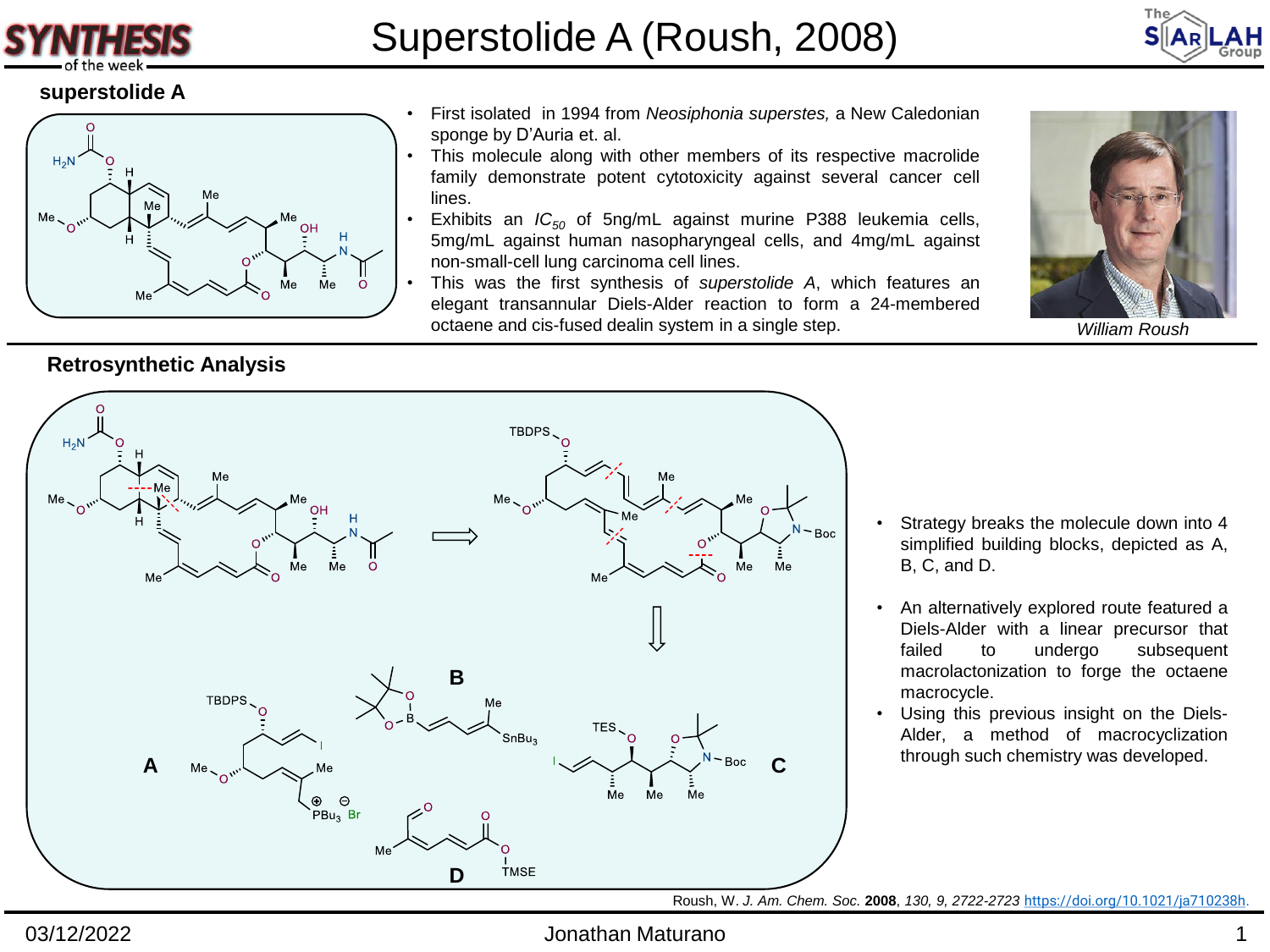



### **Synthesis of Fragment A**



**Synthesis of Fragment B**



### **Synthesis of Fragment C Synthesis of Fragment D**

### 1. TES-OTf, NEt<sub>3</sub> 1. n-BuLi, THF, (OEt)<sub>2</sub>POCH<sub>2</sub>COOCH<sub>2</sub>CH<sub>2</sub>SiMe<sub>3</sub> Me 2. CICO<sub>2</sub>Me, NEt<sub>3</sub> nн  $2. O_3$ , DCM, MeOH, then **3.** NaBH<sub>4</sub>, MeOH  $PPh<sub>3</sub>$ Boc Boc **TMSE** 3. CrCl<sub>2</sub>, CHI<sub>3</sub>, THF, dioxane 65% over 4 steps Me Me Me Me Me Me 4. TBAF, THF HO<sup>1</sup> 79% over 4 steps

Roush, W. *J. Am. Chem. Soc.* **2008**, *130, 9, 2722-2723* <https://doi.org/10.1021/ja710238h>.

### 03/12/2022 Jonathan Maturano 2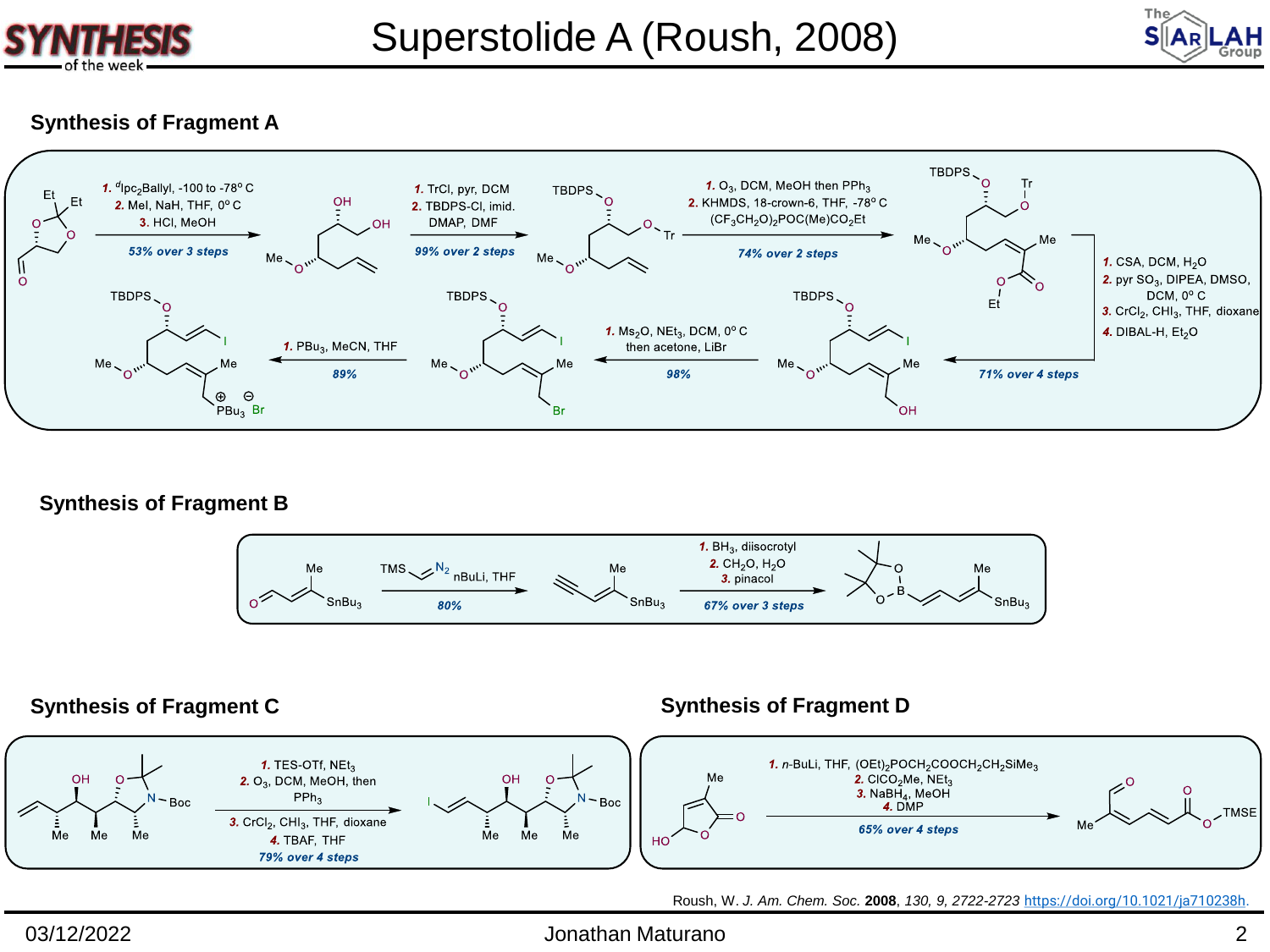



# **Combining Fragments**



Roush, W. *J. Am. Chem. Soc.* **2008**, *130, 9, 2722-2723* <https://doi.org/10.1021/ja710238h>.